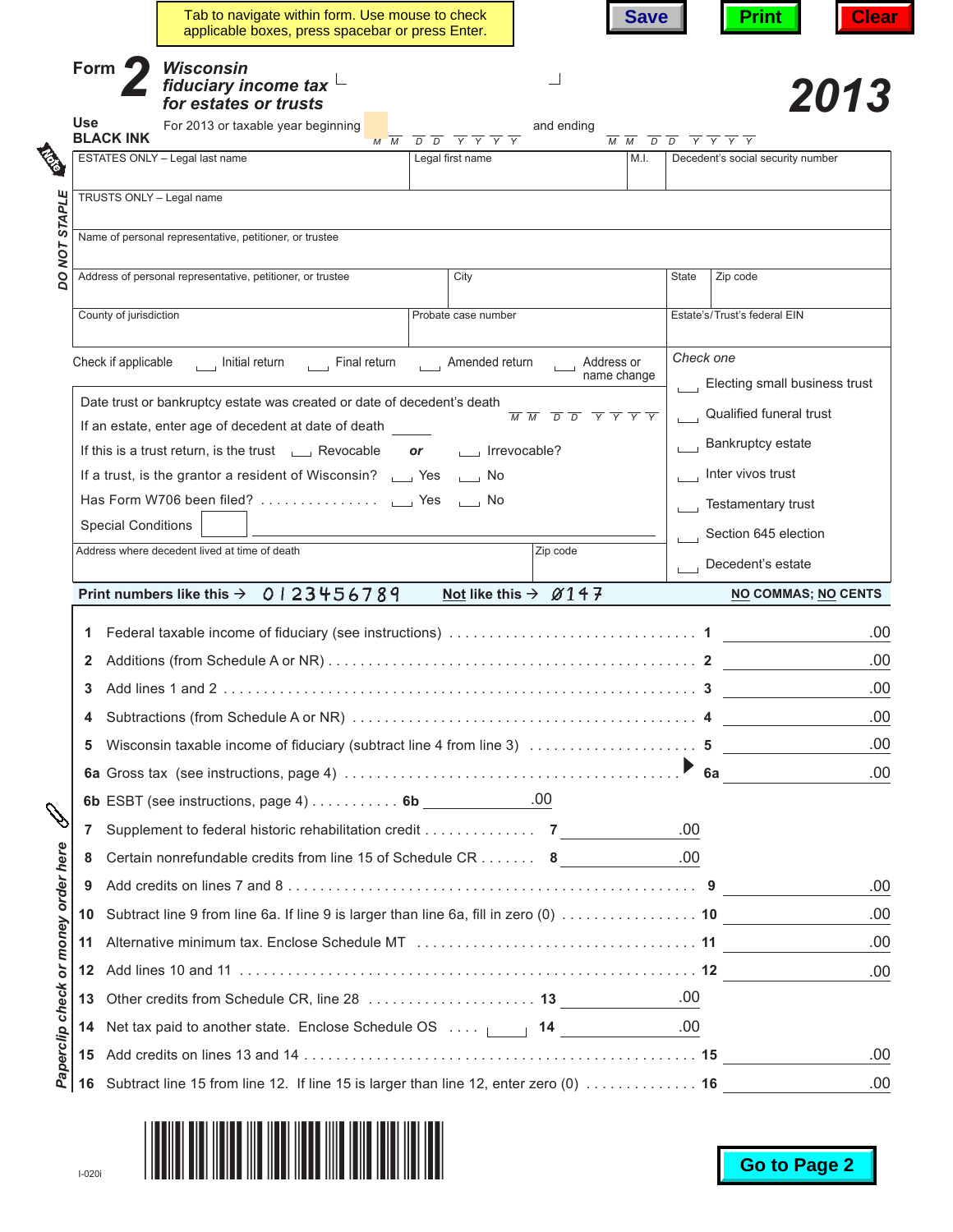| 2013 Form 2 |  |  |
|-------------|--|--|
|-------------|--|--|

| 2013 Form 2 |                                                                                                                                               | Page 2 of 3                |
|-------------|-----------------------------------------------------------------------------------------------------------------------------------------------|----------------------------|
|             |                                                                                                                                               | <b>NO COMMAS; NO CENTS</b> |
|             |                                                                                                                                               | .00                        |
|             | .00<br>18 Wisconsin income tax withheld (see instructions)  18                                                                                |                            |
|             | .00<br>19 2013 estimated payments and amount applied from 2012 return 19                                                                      |                            |
|             | .00<br>20 Farmland preservation credit. a Schedule FC, line 18  20a                                                                           |                            |
|             | .00<br><b>b</b> Schedule FC-A, line $13$ 20b                                                                                                  |                            |
|             | .00                                                                                                                                           |                            |
|             | .00<br>22 AMENDED RETURN ONLY – amount paid with the original return . 22                                                                     |                            |
|             | .00                                                                                                                                           |                            |
|             | 24 AMENDED RETURN ONLY – refund from original return less<br>.00                                                                              |                            |
|             |                                                                                                                                               | .00                        |
|             | 26 If line 25 is larger than line 17, subtract line 17 from line 25 AMOUNT OVERPAID 26                                                        | .00                        |
|             |                                                                                                                                               | .00                        |
|             | 28 Amount of line 26 to be applied to your 2014 ESTIMATED TAX 28                                                                              |                            |
|             | 29 If line 25 is less than line 17, subtract line 25 from line 17 BALANCE DUE 29                                                              | .00                        |
|             | 30 Underpayment interest. Exception code – See Schedule U ▶ ______ 30 __________<br>.00<br>Also include on line 29 (see instructions, page 7) |                            |
|             |                                                                                                                                               |                            |

*Paper clip copies of federal Form 1041 and schedules to this return. Also paper clip copies of Wisconsin Schedules 2K‑1, 2M, NR, and WD (Form 2) and other documents, if required. A request for a closing certificate for fiduciaries must be made on Schedule CC. See instructions.*

I, as fiduciary, declare under penalties of law that I have examined this return (including accompanying schedules, statements, and copy of federal income tax return) and to the best of my knowledge and belief it is true, correct, and complete.

| Your signature                                                                           |                                                                                | Date                                   | Daytime phone |  |
|------------------------------------------------------------------------------------------|--------------------------------------------------------------------------------|----------------------------------------|---------------|--|
| PERSON PREPARING RETURN (individual and firm) if other than the preceding signer<br>Name | Signature of preparer                                                          | Date                                   | Daytime phone |  |
|                                                                                          |                                                                                |                                        |               |  |
| Mail your return to:<br>• If making a payment or submitting                              | Wisconsin Department of Revenue                                                | <b>For Department</b><br>Use Only<br>⌒ |               |  |
|                                                                                          | Schedule CC to request a closing certificatePO Box 8918, Madison WI 53708-8918 |                                        |               |  |
|                                                                                          |                                                                                |                                        |               |  |



**Go to Page 3**